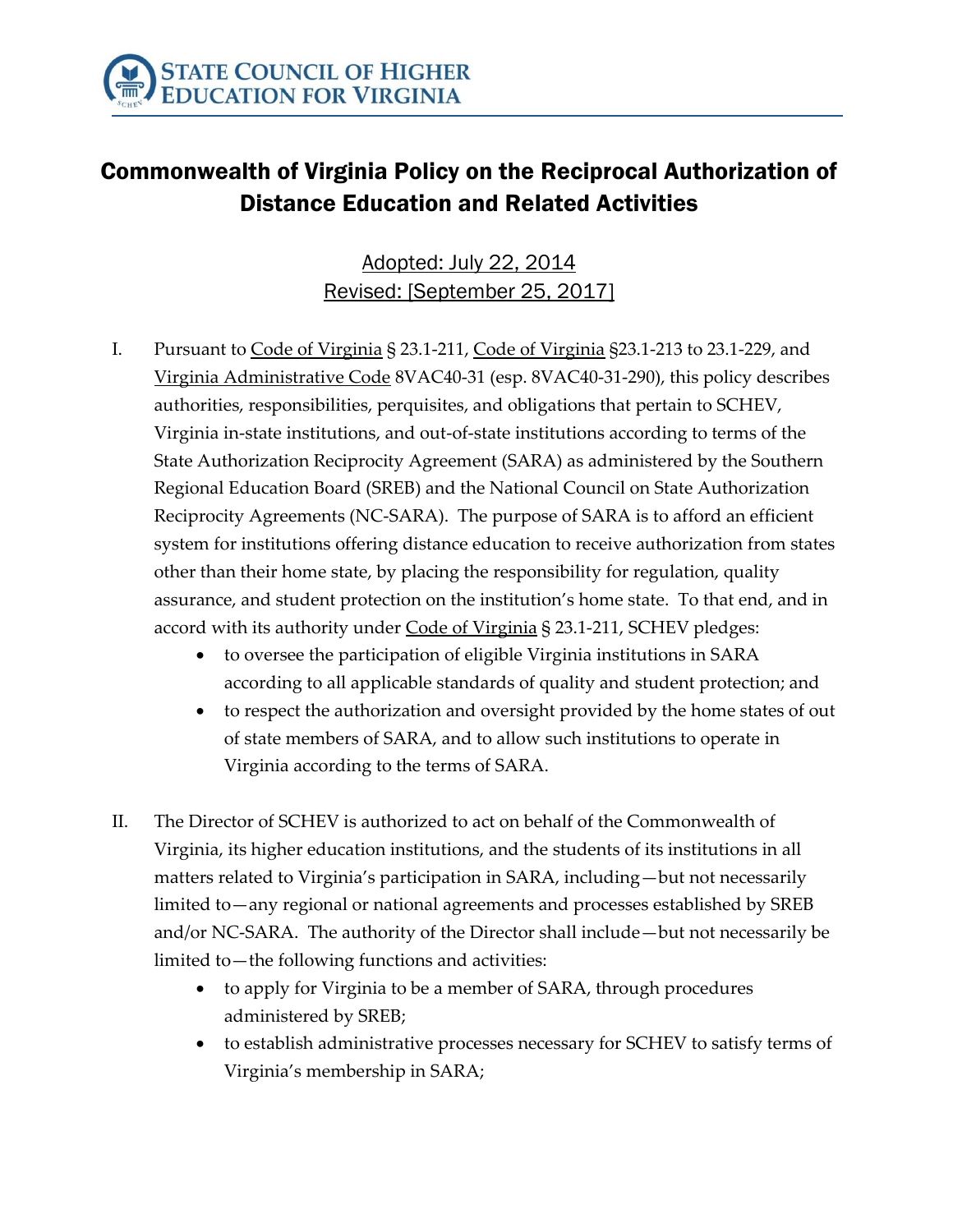- to delegate to SCHEV staff whatever responsibilities, obligations, or authorities s/he judges necessary for the administration of Virginia's participation in SARA;
- to set fees to be paid by Virginia SARA institutions to cover direct and indirect costs incurred by SCHEV in the administration of SARA;
- to establish the State Reciprocity Advisory Council (SRAC), composed of a representative from each Virginia SARA institution, and to consult with it on all aspects of Virginia's participation in SARA; and
- to make revisions to this policy that may be necessary to maintain Virginia's participation in SARA in good standing, and to report such revisions to Council as "Delegated Items." (Any revisions that would significantly alter the terms of this policy, and/or require other changes to Virginia regulation or law, shall be approved by Council action.)
- III. Membership in SARA for Virginia institutions. SCHEV shall be responsible for approving Virginia institutions for membership in SARA, and overseeing their ongoing compliance with terms of membership.
	- A. Eligibility. In order to be eligible to apply to SCHEV for SARA membership, an institution must:
		- be accredited as a degree-granting institution of higher education by an accreditor recognized by the U.S. Department of Education (USED);
		- be authorized to operate in Virginia as an in-state institution; and
		- if not a public institution, document a composite score of at least 1.5 out of 3.0 on the USED financial stability scale.

Any institution not satisfying all three of the above conditions shall be deemed ineligible to apply to SCHEV for SARA membership.

- B. Approvability. In addition to basic eligibility criteria listed above, in order to be approved for SARA membership, each applicant institution must document to SCHEV in accord with guidelines developed for the purpose by NC-SARA, SREB, and/or SCHEV:
	- that the institution accepts and adheres to the *Interregional Guidelines for the Evaluation of Distance Education (Online Learning)* adopted by the Council of Regional Accrediting Commissions;
	- that the institution has an appropriate student complaint resolution process, which includes acceptance of SCHEV oversight in resolving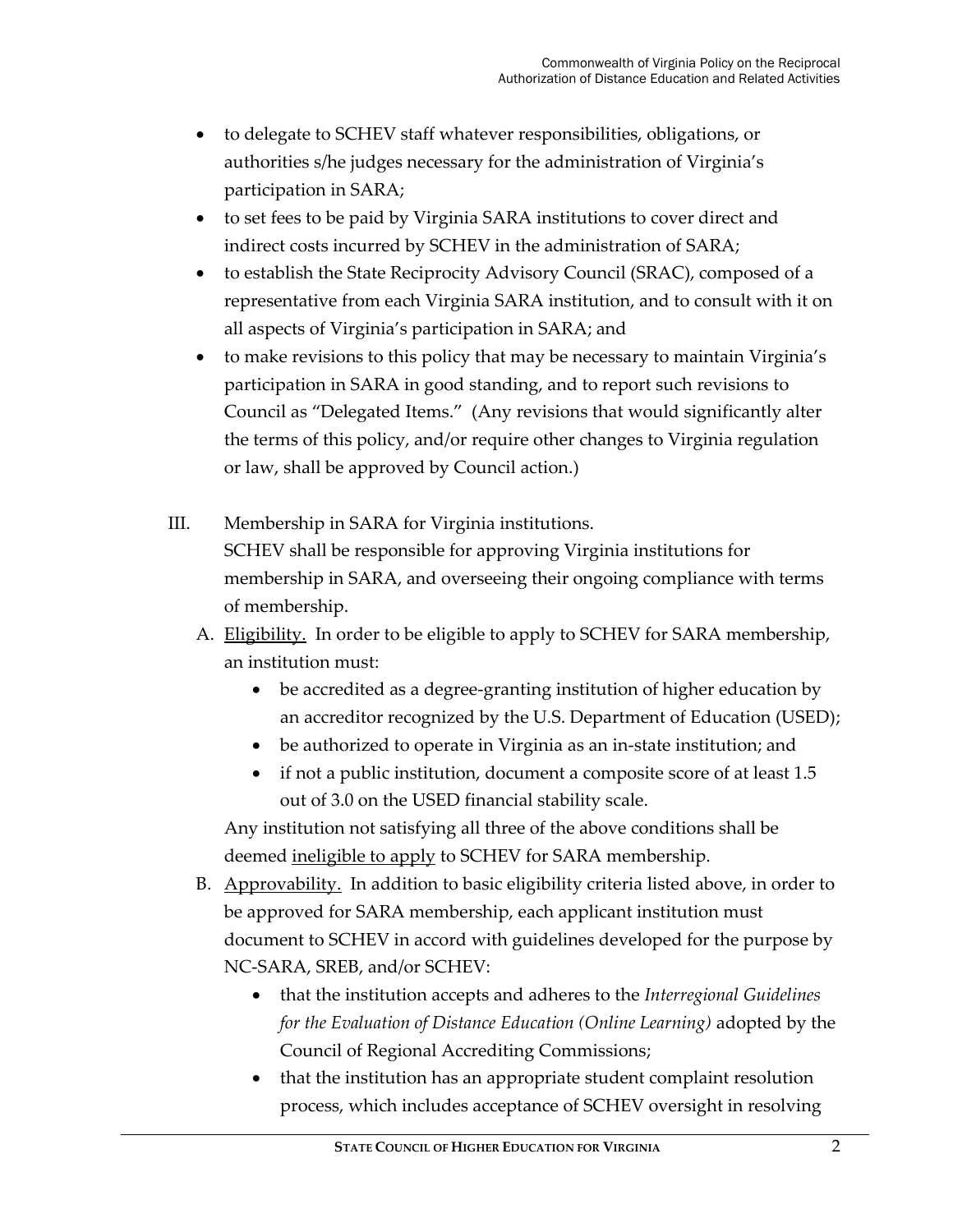complaints from students taking distance education under the aegis of SARA; and

- that the institution understands and accepts the scope of authorization provided under SARA according to the most current version of the NC-SARA document *NC-SARA State Authorization Reciprocity Agreements Policy and Operations Manual*.
- C. Reporting Obligation. A Virginia SARA institution experiencing a change to any of the criteria for eligibility or approvability shall report such to the SCHEV SARA administrator immediately. Relevant changes may include, but not necessarily be limited to:
	- adverse actions by an institutional accreditor (e.g., probation or revocation);
	- adverse financial circumstances affecting the institution's financial stability score;
	- changes in authorization status (e.g., planned changes in ownership, "in-state" status, or institutional name).
- D. A Virginia SARA institution found to be non-compliant with one or more terms of SARA membership standards will be notified by SCHEV staff and given opportunity to come into compliance. Repeated and/or chronic instances of non-compliance shall result in removal of the institution from SARA. Such removal shall be accomplished by action of Council, and shall not be subject to further appeal.
- IV. Authorization and Privileges/Obligations of Out of State Institutions Operating in Virginia under the aegis of SARA.
	- A. In accord with its authority under above-cited sections of the Code of Virginia and Virginia Administrative Code, SCHEV grants to SARA institutions from other states/territories authorization to engage in any and all of the activities enumerated in the *NC-SARA State Authorization Reciprocity Agreements Policy and Operations Manual*, section 5, "Coverage and Limitations of SARA," subject to qualifications described in IV.B below.
	- B. The enablements referenced in IV.A above are not intended to, and do not in fact, supersede, override, or otherwise replace any regulation or provision of law that may apply to any licensure-qualifying programs in the